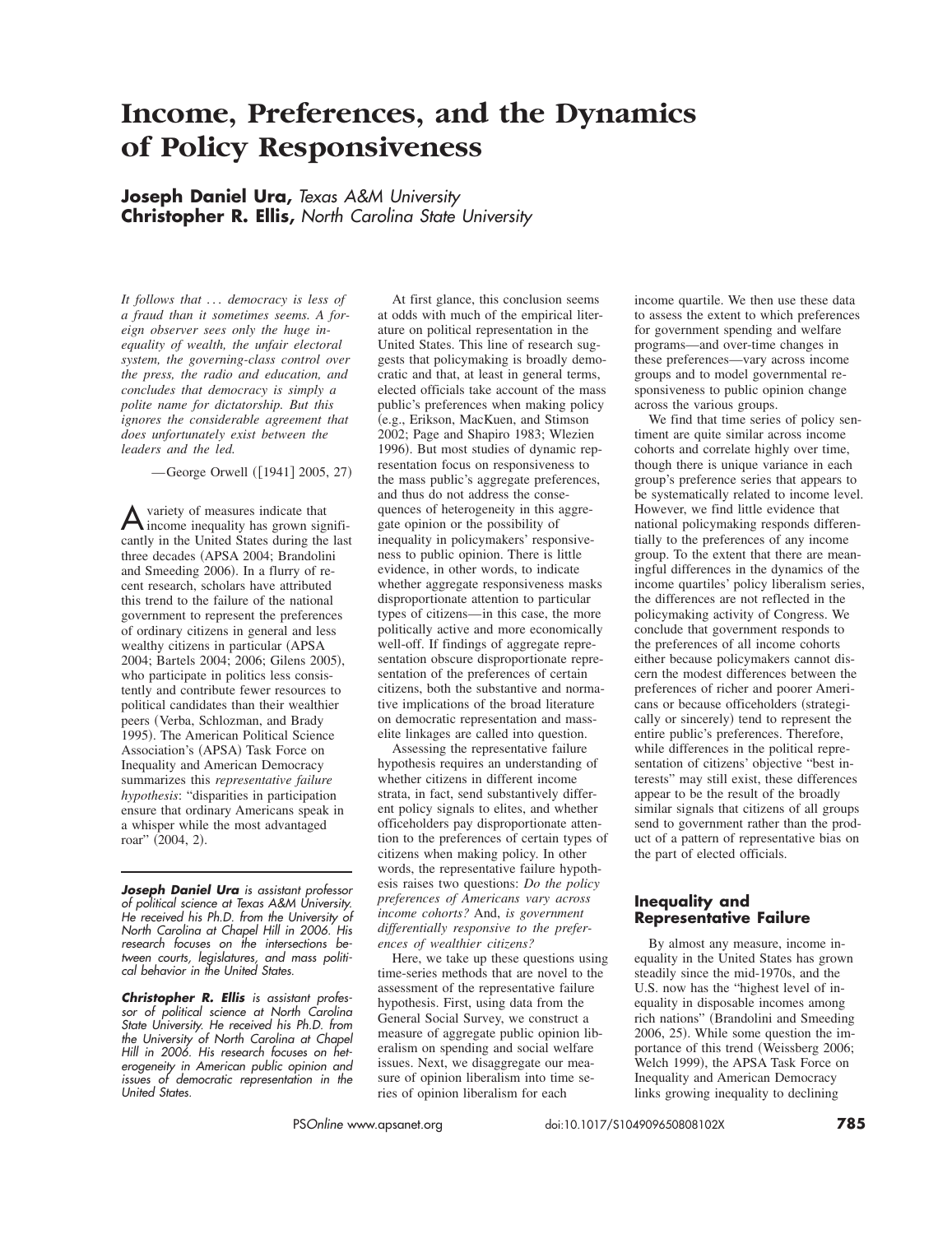trust in government and potential for social unrest. In that vein, Bartels (2006) envisions a threat from "cracks in the levees separating our putatively democratic political system from the powerful waters of a vibrant capitalist economy"  $(39).$ 

Economists have identified a number of factors that may contribute to rising inequality, including "changes in industrial structure, increased foreign trade, increased immigration, skill-based technical changes, and the decline in institutions that limit the market" (Gottschalk and Smeeding 1997, 646). While many of these explanations are beyond direct government control, political scientists have shown that government management of the economy and redistributive policymaking can also have important effects on income inequality. For example, numerous studies demonstrate that Democratic control of government is associated with a short-run reduction in unemployment at the expense of increased inflation while Republicans tend to implement policies that reduce inflation at the cost of higher unemployment  $(e.g., Hibbs 1977).$ 

More importantly to the issues here, Kelly  $(2005)$  shows that there is a dynamic, negative relationship between policymaking liberalism and income inequality. As the public becomes more liberal on issues of spending and social welfare, the government takes greater action to distribute benefits and redistribute wealth, producing reductions in income inequality. Kelly provides evidence of a link between public opinion liberalism and reduced income inequality, mediated by government intervention in the economy through regulation and redistribution.

The joint observations of growing inequality and the availability of political tools to address the problem create a puzzle: why has the national government failed to do more to equalize incomes? One answer, provided by the APSA task force and others (Bartels 2004; 2006; Gilens 2005), is that growing inequality has proceeded without substantial government intervention because the preferences of lower-income citizens are underrepresented in national policymaking. The APSA task force attributes this representative failure to low levels of political participation among low-income citizens, who are relatively unlikely to vote or contribute time or money to campaigns or interest groups (Verba, Schlozman, and Brady 1995). The task force concludes that "the concerns of lower or moderate income Americans . . . are systematically less likely to be heard by government officials" (2004, 11).

While socioeconomic biases in political participation are undeniable, the case for differential political responsiveness to various income groups is more complex than advocates of representative failure have suggested. First, to the extent that officeholders are reelection seekers  $(Mayhew 1974)$ , they may have incentives to appeal to the preferences of all of their constituents—not solely those who vote at a single point in time. Thus, strategic officeholders may attend to the views of citizens who are only sporadic political participants, forestalling the entry of challengers who could mobilize disaffected constituents and limiting the ability of opponents to mobilize antagonistic nonvoters into the electorate (Canes-Wrone, Brady, and Cogan 2002; Rothenberg and Sanders 2000).

At the same time, work on "turnout effects" suggests that biases in political participation are not often consequential in American election outcomes and, further, that the issue preferences of more and less involved citizens may not differ sufficiently for policymakers to be able to respond to a certain types of citizens and not to others. Along these lines, some studies suggest that the policy preferences of nonvoters—at least on issues of social welfare and economic redistribution—are more liberal than those of voters (e.g., Bennett and Resnick 1990). But these conservative biases in the electorate are small and inconsistent over time (Highton and Wolfinger 2001).<sup>1</sup> Thus, socioeconomic differences between voters and nonvoters may not translate into meaningful differences in policy preferences, and to the extent that various socioeconomic or participatory groups send similar signals to policymakers, it may be largely irrelevant that one group might "roar" while another "whispers."

Likewise, much empirical work generally challenges the idea that greater electoral participation would dramatically change the outcomes of American elections or public policy, finding that increasing voter turnout would sometimes increase Democratic vote share, but that the effects are inconsistent and often modest (e.g., DeNardo 1980; Nagel and McNulty 1996; Tucker and Vedlitz 1986). Concurrently, Ellis, Ura, and Ashley-Robinson  $(2006)$  find that policymaking activity in both houses of Congress is similarly responsive to the policy preferences of voters and nonvoters. Taken as a whole, this work indicates that the voting public is somewhat more affluent and conservative than the nonvoting public but that these differences may not be consequential for election outcomes or policy outputs.

#### **Income and Dynamic Representation**

Bartels (2006) provides analytic criteria by which a government's responsiveness might be judged:

Let us stipulate that "responsive government" implies a systematic correspondence between the preferences of citizens and the policies adopted by their elected representatives. Let us further stipulate, following Dahl that "a key characteristic of a democracy is the continuing responsiveness of the government to the preferences of its citizens, considered as political equals."  $(39)$ 

This suggests that, at a minimum, government must take into account the preferences of all types of citizens when deciding upon the broad contours of public policy, not just the richest or most politically involved. When the preferences of one segment of the population change, government should respond to that change in rough proportion to the group's size within the polity as a whole. In the context of assessing the representative failure hypothesis with respect to income inequality, these standards indicate a need to measure policy preferences (particularly with respect to government spending and redistribution) across various income cohorts and to estimate the relationship between those measures and some indicator government policymaking.

A growing body of research suggests that the process through which preferences are represented is *dynamic*—that is, changes in public preferences produce future changes in policy outputs  $(Erik$ son, MacKuen, and Stimson 2002; Wlezien 1995; 1996). The most effective way to understand how policy outputs *respond* to—not simply *correspond* to the preferences of different groups of citizens is to analyze the dynamic response of government to various groups of citizens. If richer and poorer citizens' preferences react to changes in the political or economic environment in dissimilar ways, for example, to whom does government respond?

Although useful in providing a baseline to understand how public opinion affects policy over time, existing studies of dynamic representation are of little direct value in assessing representative failure. The bulk of these analyses focus solely on the effects of changes in aggregate public opinion, implicitly assuming that, when adjusting policy to more closely match the changing preferences of the mass public, policymakers take account of the preferences of the entire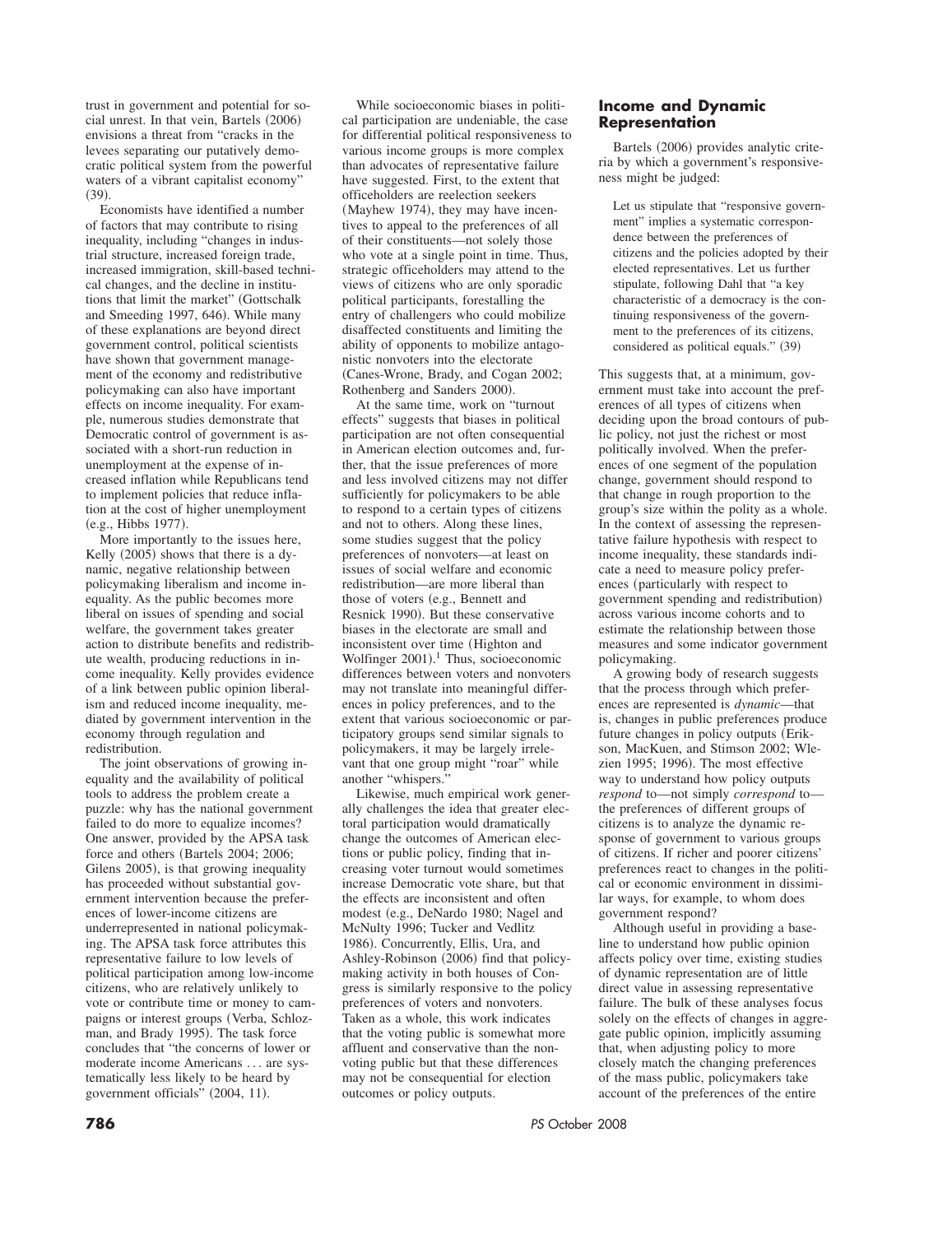citizenry. As the representation failure hypothesis suggests, it is possible that elected officials respond to the opinion dynamics of wealthier citizens alone. Evidence of aggregate responsiveness public opinion may therefore mask heterogeneity in policy sentiment and government responsiveness: in this case, the possibility that wealthier and poorer citizens send different cues to policymakers and that only the preferences of upperincome citizens matter to policymakers. The clear differences in how citizens across different income and demographic cohorts view the political world and form opinions on political issues suggest that the potential for such heterogeneity is strong.

Though extant studies of dynamic representation are silent on questions of unequal representation, they can provide some benchmarks for understanding how different groups of citizens get their preferences represented in policy. In this spirit, our goals are to use longitudinal data to understand whether income groups send different policy preference cues to government over time and whether elected policymakers disproportionately respond to the views of one group or another in making policy decisions.

We proceed in two steps. First, we use data from the General Social Survey (GSS) from 1974 to 2004 develop a global measure of the public's preferences for government spending and social welfare issues. We then disaggregate this measure into a time series for each income quartile of GSS respondents so that we may assess differences between the series—the extent to which these income groups hold different preferences on this issue dimension. Next, we replicate Erikson, MacKuen, and Stimson's ~2002! models of dynamic representation for each house of Congress, replacing Stimson's (1999) mood metric with our measure of public opinion. This allows us to test the dynamic relationship between public opinion and policy for each income group.

#### **Measuring Policy Preferences across Income Groups**

Perhaps the most widely used measure of public preferences in work that examines the dynamics of mass-elite relationships with respect to representation is Stimson's (1999) policy mood. Mood is an aggregate indicator of the structure and change of mass policy preferences on the dominant dimension of political conflict, typically recognized as the

"liberal-conservative" debate over the size and scope of the federal government and its role in redistributing wealth and regulating the economy and is used by many researchers who wish to understand the effects of changes in mass policy preferences on elite behavior. Mood is particularly pertinent to this analysis since it deals primarily with issues of the government's role in the economy, and has been widely used to model the public's role in affecting the policymaking activity of the federal government (see Erikson, MacKuen, and Stimson) 2002; Kelly 2005).

Because mood is constructed from aggregate survey marginals, it cannot be decomposed into component parts of interest: in this case, into time series of the policy preferences of various income groups. However, the measure *can* help to validate alternative time serial measures of public sentiment. A measure that correlates strongly with mood can be considered a valid measure of the underlying concept of "public policy sentiment," even if the measure is comprised of a far smaller battery of issues than mood itself. In order to assess the government's differential responsiveness to various income groups, we produce a proxy for the concept of mood that can be disaggregated to examine the dynamics of policy sentiment on scope-ofgovernment issues across income groups.

In each administration from 1974– 2004, the GSS asked 10 issue questions related to respondents' preferences for government spending on a variety of issues encompassing much of the federal government's role in distributive and redistributive policy.<sup>2</sup> We coded the responses to each of these questions for liberal-conservative content, with the most liberal possible answer receiving a score of 1, and the most conservative possible answer receiving a score of 0 ~Question wording and coding is available in Appendix A available at  $http://$ dvn.iq.harvard.edu/dvn/dv/jura).<sup>3</sup> We then averaged the responses to each question to create a measure (bounded, like mood, between 0 and 1, with higher values indicating more liberal preferences) of policy sentiment for each respondent. We then took the mean of these individual scores for all respondents in each survey year to create a single measure of public policy preferences for each GSS survey year.<sup>4</sup>

This 10-issue measure of policy preferences correlates with Stimson's policy mood at 0.82 (Figure 1). Also, since our measure of aggregate policy preferences has been constructed from questions that investigate respondents' preferences for government spending, it, like mood, may be taken as an indicator of the public's relative preferences for larger government—that is, preferences over the size and scope of the federal government and its role in providing social services. Given our substantive interest in government responsiveness vis-à-vis the public's preferences for policies that might affect income inequality, our measure of public sentiment builds on a logical set of issue-specific items focusing on spending, redistribution, and social services.

This indicator allows us to measure policy sentiment across various income groups since it is comprised of questions that are common to all respondents in all GSS survey years. Our measure of policy liberalism can be disaggregated into any level of analysis by changing the number and type of respondents over which the measure is aggregated. Using (selfreported) real family income, we are able to construct time series of the policy preferences various income cohorts, creating four separate time series using the techniques described above, one for each income quartile of GSS respondents.

## **Policy Liberalism by Income Quartile**

Time series of the policy preferences of the income quartiles using our proxy for mood are shown in Figure 2. As we might expect, the preferences of higherincome respondents are typically more conservative than those of lower-income respondents. For example, the wealthiest quartile is more conservative than the poorest quartile in 17 out of 23 GSS survey years. However, the differences between groups are quite modest. The total over time range *within* each group is about 9 to 14 points, while the mean difference *between* groups is approximately one-half to two points and is never greater than five percentage points between any two groups in any year. Likewise, the relationship between income and liberalism is inconsistent. The difference between the richest and poorest quartile is statistically distinguishable from zero in only 11 of the 23 survey years: in six years, the poorest citizens are slightly, though not significantly, more conservative than the richest. Wealth is negatively related to preferences for more government spending, but this relationship is marginal at most.

In terms of dynamics, the most obvious feature of the time series is the similarity among the various income groups' preferences. In addition to the similarity in the level of the groups' opinion liberalism, the various preferences time series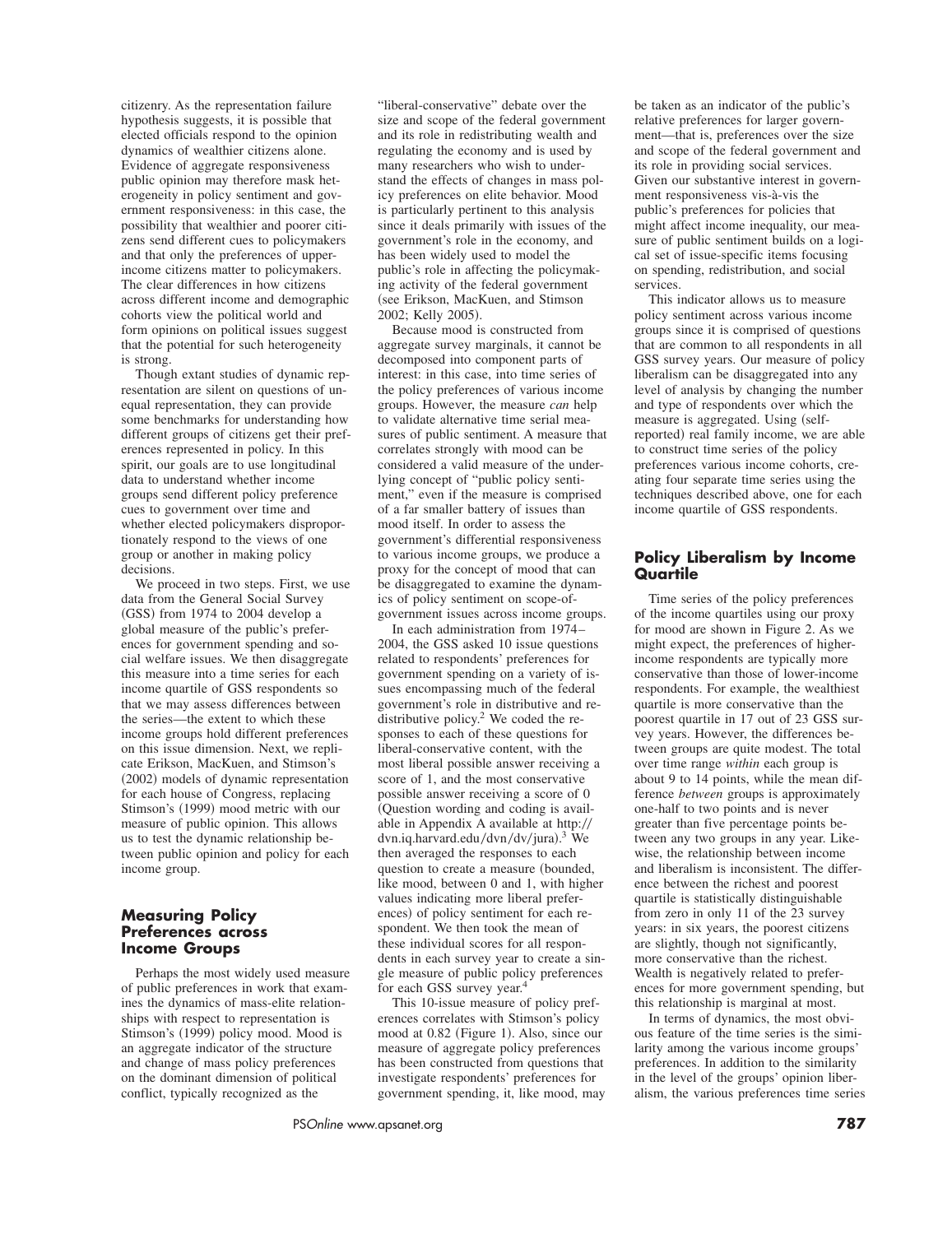

## **Figure 1 Stimson's Mood and 10-Issue GSS Policy Liberalism Index**

Source: General Social Survey Cumulative File and the web site of James Stimson (www.unc.edu/~jstimson).



**Figure 2 10-Issue GSS Policy Liberalism by Income Quartile**

Source: General Social Survey Cumulative File.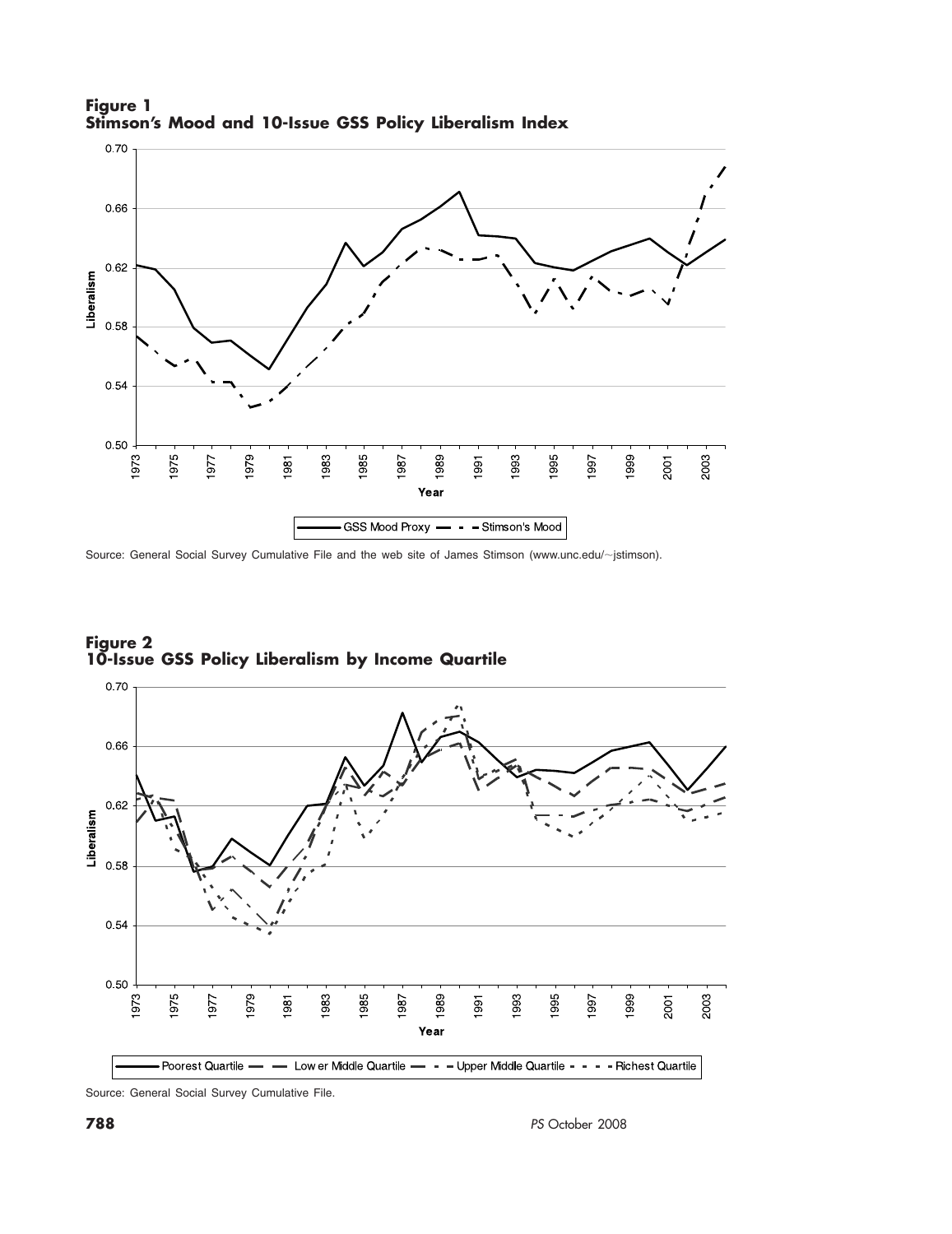## **Table 1 Income Cohort Policy Preferences Correlation Matrix**

|                            | Wealthiest | <b>Upper Middle</b> | Lower Middle | Poorest |
|----------------------------|------------|---------------------|--------------|---------|
| <b>Wealthiest Quartile</b> | 1.00       |                     |              |         |
|                            | (1.00)     |                     |              |         |
| <b>Upper Middle</b>        | 0.93       | 1.00                |              |         |
|                            | (0.87)     | (1.00)              |              |         |
| Lower Middle               | 0.89       | 0.92                | 1.00         |         |
|                            | (0.79)     | (0.85)              | (1.00)       |         |
| Poorest Quartile           | 0.81       | 0.81                | 0.88         | 1.00    |
|                            | (0.65)     | (0.66)              | (0.78)       | (1.00)  |

lote: Squared Correlations in Parentheses

#### **Table 2 Regression Analyses of Income Cohort Policy Preferences**

|                                                                       | Independent Variable |              |                     |         |  |  |
|-----------------------------------------------------------------------|----------------------|--------------|---------------------|---------|--|--|
| <b>Predictors</b>                                                     | Wealthiest           | Upper Middle | <b>Lower Middle</b> | Poorest |  |  |
| <b>Wealthiest Quartile</b>                                            |                      | $0.52*$      | 0.02                | 0.15    |  |  |
|                                                                       |                      | (0.16)       | (0.16)              | (0.26)  |  |  |
| <b>Upper Middle</b>                                                   | $0.73*$              |              | $0.42*$             | $-0.13$ |  |  |
|                                                                       | (0.23)               |              | (0.16)              | (0.33)  |  |  |
| Lower Middle                                                          | 0.06                 | $0.63*$      |                     | $0.95*$ |  |  |
|                                                                       | (0.35)               | (0.25)       |                     | (0.33)  |  |  |
| <b>Poorest Quartile</b>                                               | 0.15                 | $-0.06$      | $0.33*$             |         |  |  |
|                                                                       | (0.20)               | (0.17)       | (0.12)              |         |  |  |
| Lagged Dependent Variable                                             | 0.15                 | 0.02         | 0.05                | 0.01    |  |  |
|                                                                       | (0.11)               | (0.12)       | (0.12)              | (0.21)  |  |  |
| Constant                                                              | $-0.37$              | $-0.25$      | $0.47*$             | 0.25    |  |  |
|                                                                       | (0.32)               | (0.27)       | (0.22)              | (0.42)  |  |  |
| N                                                                     | 23                   | 23           | 23                  | 23      |  |  |
| $R^2$                                                                 | 0.87                 | 0.90         | 0.88                | 0.73    |  |  |
| Notes: Standard errors in parentheses. $p < 0.05$ (Two-tailed tests). |                      |              |                     |         |  |  |

also track closely together over time. Table 1 presents a correlation matrix among the preference series, showing bivariate correlations ranging from 0.81 to 0.93, indicating substantial similarity in the underlying mechanics of these series. Changes in public mood over time occur for a variety of political and economic reasons (Erikson, MacKuen, and Stimson 2002; Wlezien 2004), and these data suggest that citizens in each income quartile react in broadly similar ways to political and economic stimuli.<sup>5</sup>

While the over-time similarity among the series is clear, this commonality is not the only important feature of these series. Despite moving together over time, each series exhibits some unique variance. Though our relatively small sample sizes make definitive inferences difficult, the evidence suggests that this unique variance appears to be systematically related to social class. Table 2 reports results for four OLS models, in which each of the income series is regressed on the remaining three and its own lagged value. The values for each income series are significantly predicted by the income quartile $(s)$  most similar to itself—and not by any other series. When controlling for all of the series,

one can predict the preferences of the richest group of citizens in a given year, in other words, by the values for the upper-middle quartile—but not from the two poorest groups. One can predict the values for the upper-middle quartile from the richest and lower-middle quartiles but not the poorest, and so on. When controlling for each of the other series, in other words, preferences of the poorest citizens have far more in common with preferences of the lower-middle quartile than they do with the richest quartile, and vice versa. So, while high correlations between the series indicate a dominant trend of over-time similarity, each series retains unique variance, which may indicate politically important differences in how the income affects Americans' responsiveness to political and economic stimuli

One process that may yield such differences across income groups is the effect of political sophistication on respondents' abilities to observe and react to the political and economic world. Given the well-established relationships among income, education, and sophistication, it is reasonable to suspect that those in the wealthiest cohort may be paying the greatest amount of attention to changes in the political and economic context and updating their own preferences accordingly (see also Enns and Kellstedt 2007). To assess this idea, Table 3 reports the mean, variance, and relative variance (each series' variance expressed as a percentage of the maximum observed variance among all four series) for each of the four income quartiles' preference series.

As we expect, the wealthiest quartile's policy liberalism is the most active, indicating greater responsiveness to relevant political and economic stimuli (Erikson, MacKuen, and Stimson 2002). Likewise, the upper-middle and lower-income quartiles exhibit decreasing variance relative to the highest income cohort. The negative relationship between income and variance is, however, disturbed by the poorest quartile, whose aggregate policy

#### **Table 3 Mean, Variance, and Relative Variance of Income Cohort Policy Liberalism**

|                            | Mean | Variance | $%$ Maximum<br><b>Observed Variance</b> |
|----------------------------|------|----------|-----------------------------------------|
| <b>Wealthiest Quartile</b> | 61.3 | 14.0     | 100.0                                   |
| <b>Upper Middle</b>        | 61.8 | 12.7     | 90.6                                    |
| Lower Middle               | 62.6 | 7.1      | 50.4                                    |
| Poorest Quartile           | 63.5 | 8.9      | 63.4                                    |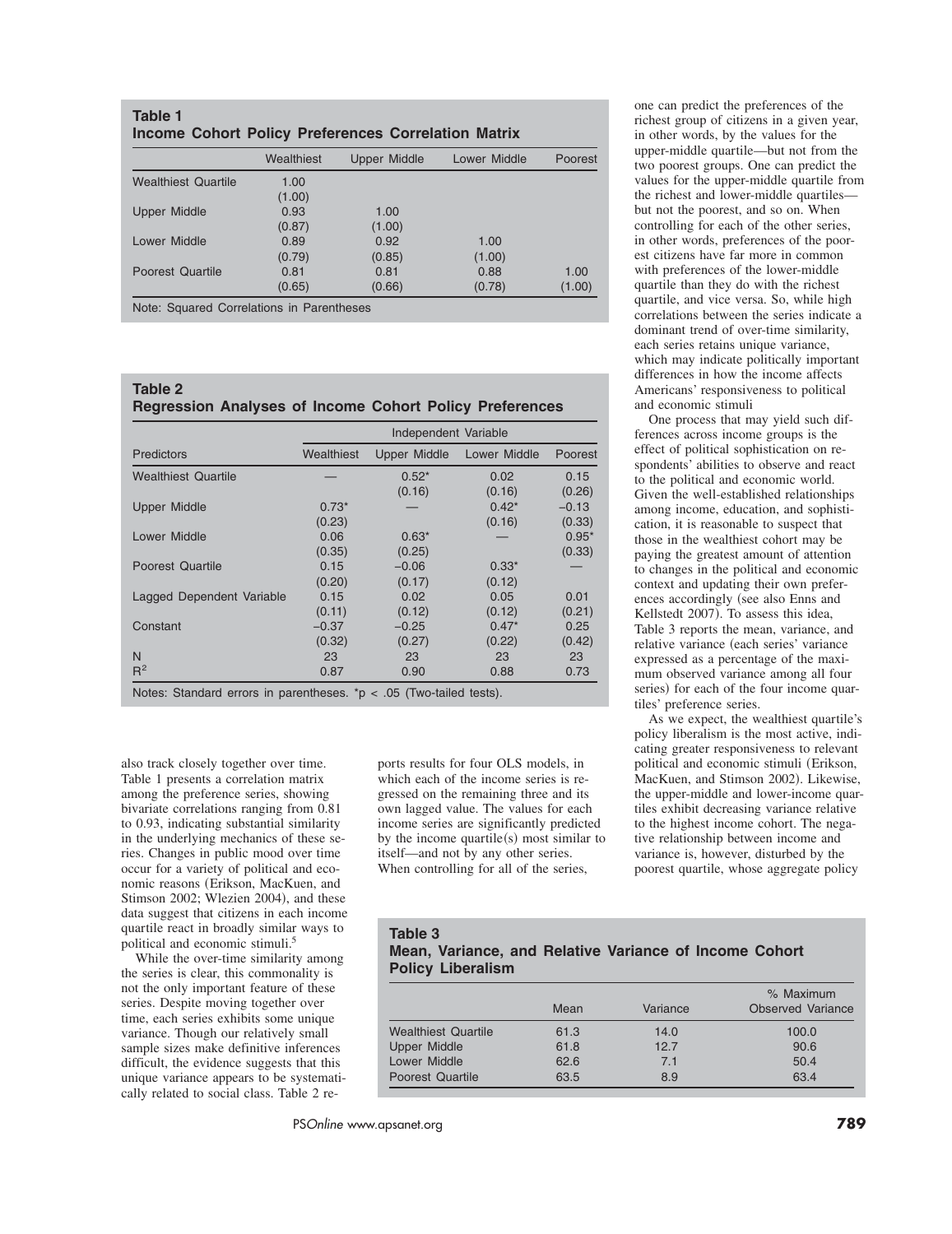liberalism is marginally more variable than the lower-middle cohort's. Also, while the highest income cohort's aggregate policy liberalism is the most variable over time, none of the remaining series have less than half of its variance.

## **Assessing Differential Responsiveness**

We began by asking two questions: *Do the ideological policy preferences of Americans vary across income cohorts?* And, *is government differentially responsive to the preferences of wealthier citizens?* The data indicate that answer to the first is a qualified yes. While the dominant finding is one of similarity each income quartiles' aggregate policy liberalism correlates highly with the others over time—there are also systematic differences in the both the variance and over-time movement of the preference time series. With these figures in hand, we now turn to an analysis of responsiveness: the degree to which each Congress responds to changes in the preferences of the four income groups.

Perhaps the most comprehensive study of policy responsiveness is Erikson, MacKuen, and Stimson's (2002) work on the relationship between public opinion and policy activity in the United States. Using multi-indicator measures of policymaking activity, these scholars analyze the dynamic relationship between public opinion (and other electoral and contextual variables) and policymaking. Although differences exist across branches of government (and houses of Congress), they generally find that national-level policymakers do respond, quite dramatically, to changes in public sentiment.

We use these analyses as a template for modeling the degree to which policymakers respond differently to preferences of various income groups, estimating the dynamic relationship between the policy preferences of each income quartile and the policy activity in both the House of Representatives and Senate. In effect, we estimate the independent effects of each income group's preferences on public policy (controlling for other relevant electoral characteristics), substituting our 10-issue proxy measures for mood itself. We restrict our analysis to the years 1974–1996, the years in which both GSS and policymaker liberalism data are available. The dependent variables in the analyses to follow are House and Senate policy liberalism scores created using the same indicators of policy activity liberalism as Erikson, MacKuen, and Stimson. The dependent indicators for both the House and Senate include measures of

average of House (Senate) ADA/ACU scores, the percentage of ideological votes won by liberals, and median size of the "liberal" coalition on ideological votes.

As in Erikson, MacKuen, and Stimson (2002), models of House and Senate liberalism are estimated using the DYMIMIC Kallman Filter setup (Beck 1990). This method essentially allows for the one-step estimation of both principal components analysis (since each of our dependent variables is composed of multiple indicators) and regression of independent variables on the dependent concept of interest. Each component of our dependent indicators loads strongly on a single dimension, suggesting that each of the indicators tap the same latent concept of policy liberalism.

Analyzing the independent effects of income cohorts' policy preferences for both the House and the Senate is especially useful in light of the fact that Erikson, MacKuen, and Stimson find that aggregate public opinion does have important effects for policymaking in the House, but it does not have an independent impact on the actions of the Senate. We test whether these aggregate results mask heterogeneity in how legislative bodies respond (or do not respond) to the changing preferences of across income groups. If the representative failure hypothesis is correct, we expect to see that the impact of wealthier GSS respondents' preferences on policymaking is stronger than that of lower income respondents' preferences in the House. Also, we might find evidence that preferences of wealthier citizens influence Senate policymaking in some way that was obscured in MacKuen, Erikson, and Stimson's analyses. On the other hand, if the perspective derived from the participation effects literature holds, we expect to find no differences in House responsiveness to any income group nor any evidence that any income group's preferences predicts Senate policymaking.

The results are presented in Tables 4  $($ the House of Representatives $)$  and  $5$   $($ the Senate). Each table contains seven columns of coefficients. The first is a replication of Erikson, MacKuen, and Stimson's analyses for the restricted time frame we cover in this analysis. The second substitutes our aggregate proxy measure of policy sentiment for policy mood. The next four include only the policy sentiment measures of a single income cohort, starting with the wealthiest quartile and proceeding in order to the poorest. The final (seventh) column reports the results of the models estimated with all income cohorts' policy liberalism measures included as unique independent variables.

In the House, aggregate policy sentiment (using either our 10-issue measure or mood) is a reliable and powerful predictor of policy activity. But there is little evidence to suggest that this responsiveness is driven by disproportionate attention paid to the preferences of any income group. When entered into separate models, the effects of each income quartile's preferences are quite similar—in fact, they are statistically indistinguishable. All are positively and significantly related to policymaking liberalism in the House. As one might expect, the model performs erratically and standard errors become inflated when all four highly correlated series are included as predictors simultaneously: the point estimates in this combined model should not be taken too seriously. Nevertheless, the failure of any one series, or theoretically sensible set of series, to dominate the results suggests that, as a practical matter, income groups' preferences are indistinguishable to policymakers in the House of Representatives. We replicate, in other words, Erikson, MacKuen, and Stimson's find that the House is responsive to the preferences of the aggregate public. But the implications of heterogeneity across income groups to this aggregate finding are minimal: we find no evidence to support the representative failure hypothesis.

Consistent with the findings of Erikson, MacKuen, and Stimson  $(2002)$ , Table 5 suggests that aggregate public policy sentiment plays little direct role in the policy activity of the United States Senate. Neither Stimson's mood nor our aggregate 10-issue liberalism indicator significantly predicts Senate liberalism, indicating that public control over the Senate is largely a function of electoral replacement. When entered into separate models, three of four income quartile's preferences fail to demonstrate a significant relationship with Senate policy activity. Only the preference indicator for the poorest income quartile corresponds significantly with Senatorial policymaking. Likewise, in a model containing the preferences of all income groups simultaneously, the preference liberalism of the lowest income quartile continues to significantly and positively predict Senate liberalism while the other income group's preferences fail to do so. This is, of course, most likely an artifact of the collinearity between the groups—including four different measures of public preferences, highly correlated with one another, might yield a single significant result by chance. But whether we accept the result as a matter of chance or as the product of a causal relationship, the more important point in this context is that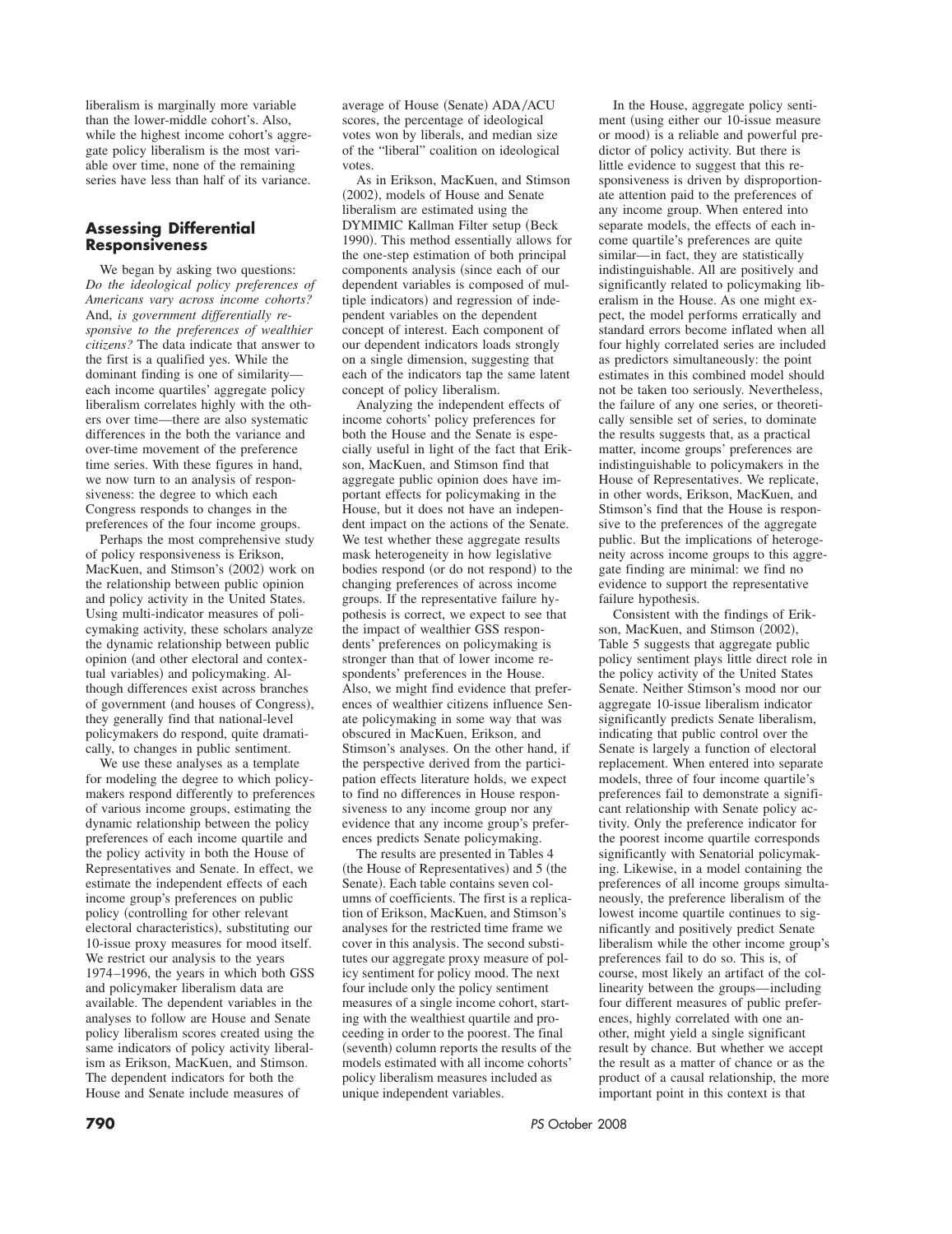## **Table 4 Policy Activity in the House of Representatives, 1974–1996**

|                                                                     | (1)                   | (2)                   | (3)                                    | (4)                   | (5)                    | (6)                   | (7)                   |
|---------------------------------------------------------------------|-----------------------|-----------------------|----------------------------------------|-----------------------|------------------------|-----------------------|-----------------------|
| Dynamics $(Y_{t-1})$                                                | .02<br>(.18)          | $-.13$<br>(.20)       | $-.03$<br>(.24)                        | $-.08$<br>(.28)       | $-.08$<br>(.15)        | $-.09$<br>(.11)       | $-.05$<br>(.06)       |
| Democratic Party Control (Dummy)                                    | 63.88*<br>(33.40)     | 55.97*<br>(26.33)     | 59.21*<br>(32.78)                      | 54.33<br>(56.79)      | 60.69<br>(116.25)      | 48.40<br>(38.23)      | 38.09<br>(24.82)      |
| Percentage Democratic                                               | .40<br>(.29)          | .55<br>(.34)          | .15<br>(.39)                           | .42<br>(.39)          | .44<br>(.30)           | $1.29*$<br>(.29)      | $1.54*$<br>(.28)      |
| Public Policy Mood $(t - 1)$                                        | $1.93*$<br>(.38)      |                       |                                        |                       |                        |                       |                       |
| 10-Issue Proxy for Mood $(t - 1)$                                   |                       | $3.64*$<br>(.51)      |                                        |                       |                        |                       |                       |
| Wealthiest Quartile $(t - 1)$                                       |                       |                       | $2.19*$<br>(.45)                       |                       |                        |                       | $-3.08*$<br>(.74)     |
| Upper Middle Quartile $(t - 1)$                                     |                       |                       |                                        | $2.73*$<br>(.48)      |                        |                       | $4.44*$<br>(1.23)     |
| Lower Middle Quartile $(t - 1)$                                     |                       |                       |                                        |                       | $3.72*$<br>(.48)       |                       | $-1.84$<br>(1.53)     |
| Poorest Quartile $(t - 1)$                                          |                       |                       |                                        |                       |                        | $4.24*$<br>(.54)      | $4.21*$<br>(1.00)     |
| Constant                                                            | $-130.46*$<br>(18.68) | $-230.16*$<br>(24.23) | $-124.78*$<br>(38.98)                  | $-167.84*$<br>(40.01) | $-238.68*$<br>(134.64) | $-313.13*$<br>(33.15) | $-291.33*$<br>(22.85) |
| <sup>N</sup>                                                        | 21                    | 21                    | 21                                     | 21                    | 21                     | 21                    | 21                    |
|                                                                     |                       |                       | <b>Measurement Model Commonalities</b> |                       |                        |                       |                       |
| % Liberal Wins                                                      | 1.00                  | .99                   | 1.00                                   | .99                   | 1.00                   | .99                   | .97                   |
| <b>Liberal Coalition Size</b>                                       | .94                   | .97                   | .94                                    | .97                   | .96                    | .97                   | .99                   |
| <b>Interest Group Ratings</b>                                       | .74                   | .78                   | .74                                    | .77                   | .77                    | .79                   | .80                   |
| Adjusted R <sup>2</sup> (Full Model)<br>Martin Charles and Contract | .89<br>$\sim$ $-$     | .92                   | .88<br>$40.77$ $(77.111)$              | .91                   | .90                    | .93                   | .96                   |

Notes: Standard errors in parentheses. \*p < .05 + p < .10, (Two-tailed tests).

there is no evidence that the Senate responds disproportionately to the preferences of wealthier citizens. Again, the data do not support the representative failure hypothesis.

Taken together, the House and Senate results provide little support for the representative failure hypothesis. While our models generally confirm the Erikson, MacKuen, and Stimson's results that the House is dynamically responsive to public opinion to a much larger degree than the Senate, we also find that these patterns of responsiveness and nonresponsiveness do not discriminate on the basis of income. In sum, while other evidence indicates that a failure to represent the preferences of poor Americans lies at the heart of growing inequality, our results suggest that the preferences of all income groups are quite similar over time and that government appears responsive to the aggregate preferences of Americans regardless of their income.<sup>6</sup>

## **Conclusions**

Drawing on the General Social Survey, we construct an aggregate measure of public opinion liberalism that correlates highly with Stimson's (1999) mood. Using respondents' self-reported incomes, we are able to disaggregate dynamic policy preferences for government spending by income quartiles. We find a general tendency for wealthier citizens to be more conservative than poorer citizens, though this relation is inconsistent over time. While the series are very strongly related to one another over time, we also find marginal differences in the variances of each time series, indicating that income groups may be somewhat differentially responsive to political stimuli.

Despite these modest differences, we find no evidence that government is disproportionately responsive to wealthier citizens. These results confirm the theoretical insights of dynamic representation, but also suggest that policymakers in both houses respond relatively equally to citizens of all income quartiles. We also recover Erikson, MacKuen, and Stimson's (2002) finding that the Senate is not responsive to aggregate public opinion outside the electoral process. However, these aggregate results do not mask income effects: the Senate does not respond to the preferences of wealthier citizens alone.

At a minimum, these results contradict current statements of the representative failure hypothesis. We find no evidence that the preferences of wealthier citizens predict policymaking activity more strongly than those of poorer citizens. This finding can be explained in two ways. First, office seekers must ultimately win elections, which require appeals to both wealthier, more politically stable, citizens and to poorer, more politically malleable, constituents. Indeed, this latter group may require the most attention since its electoral choices are generally more variable over time (DeNardo 1980), creating opportunities for strong challengers to attract and mobilize support.

Alternatively, given the degree of collinearity between preferences on this dimension among citizens of all income groups, it may be simply impossible for elected officials to perceive and react differently to the "scope of government" preferences of different income groups. One can ascribe whatever motive altruism, vote-maximization, or something else—one wants to the preferences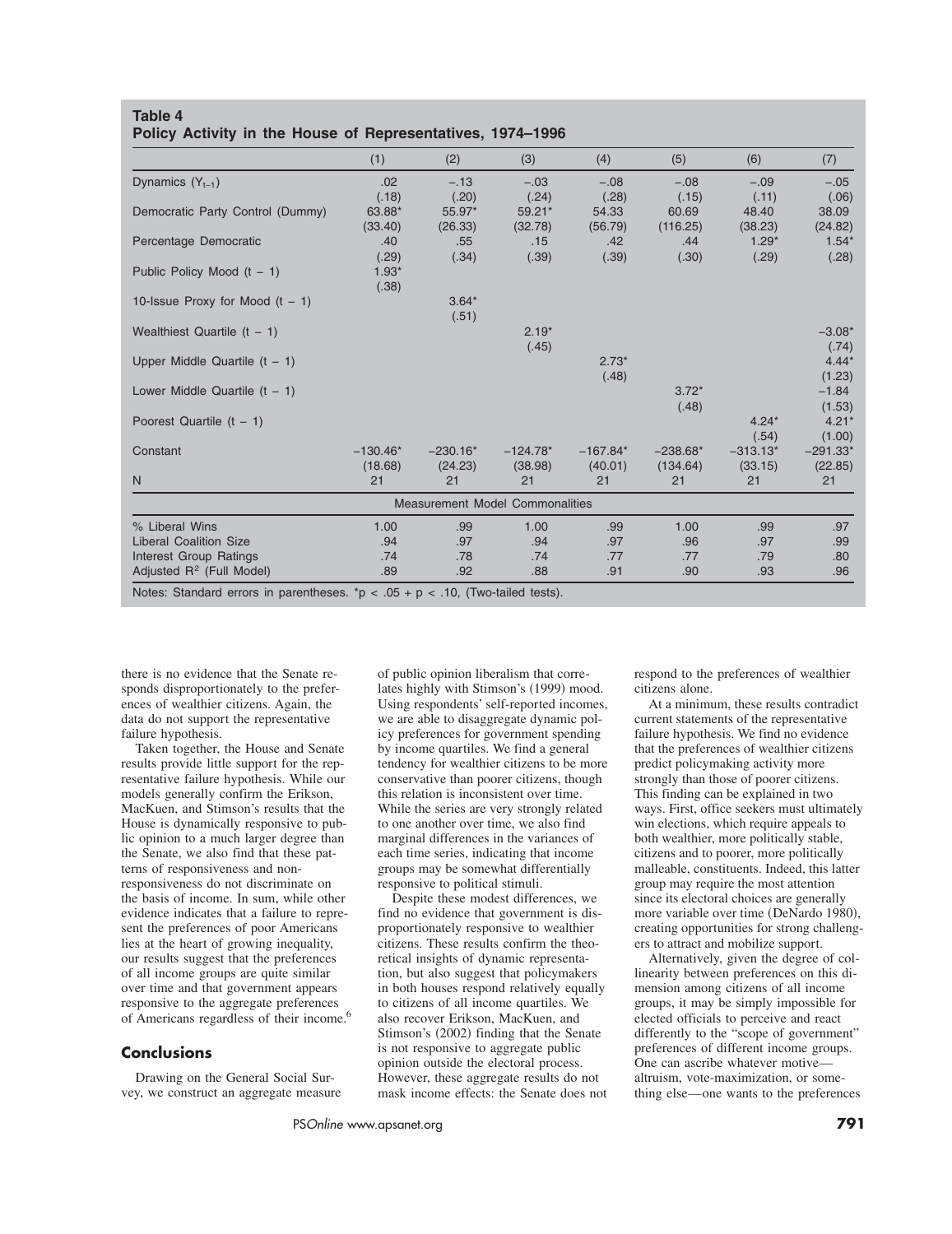### **Table 5 Policy Activity in the Senate, 1974–1996**

|                                                                                                                                                                                                                                       | (1)      | (2)                                    | (3)                       | (4)      | (5)      | (6)        | (7)       |
|---------------------------------------------------------------------------------------------------------------------------------------------------------------------------------------------------------------------------------------|----------|----------------------------------------|---------------------------|----------|----------|------------|-----------|
| Dynamics $(Y_{t-1})$                                                                                                                                                                                                                  | $-.23$   | $-.23$                                 | $-.24+$                   | $-.25$   | $-.23$   | $-.22$     | $-.21*$   |
|                                                                                                                                                                                                                                       | (.15)    | (.16)                                  | (.13)                     | (.17)    | (.18)    | (.18)      | (.09)     |
| Democratic Party Control (Dummy)                                                                                                                                                                                                      | 39.78*   | 41.47*                                 | 47.57*                    | $51.72*$ | 42.23*   | $23.52+$   | 25.64*    |
|                                                                                                                                                                                                                                       | (11.87)  | (13.24)                                | (13.45)                   | (15.26)  | (16.10)  | (13.25)    | (11.81)   |
| Percentage Democratic                                                                                                                                                                                                                 | 1.06     | .88                                    | .42                       | .11      | .83      | $2.40*$    | $2.54+$   |
|                                                                                                                                                                                                                                       | (.72)    | (.76)                                  | (.76)                     | (.93)    | (.89)    | (.73)      | (1.30)    |
| Public Policy Mood $(t - 1)$                                                                                                                                                                                                          | .22      |                                        |                           |          |          |            |           |
|                                                                                                                                                                                                                                       | (.38)    |                                        |                           |          |          |            |           |
| 10-Issue Proxy for Mood $(t - 1)$                                                                                                                                                                                                     |          | .36                                    |                           |          |          |            |           |
|                                                                                                                                                                                                                                       |          | (.54)                                  |                           |          |          |            |           |
| Wealthiest Quartile $(t - 1)$                                                                                                                                                                                                         |          |                                        | $-.01$                    |          |          |            | $-.94$    |
|                                                                                                                                                                                                                                       |          |                                        | (.47)                     |          |          |            | (2.02)    |
| Upper Middle Quartile $(t - 1)$                                                                                                                                                                                                       |          |                                        |                           | $-.21$   |          |            | $-2.42$   |
|                                                                                                                                                                                                                                       |          |                                        |                           | (.51)    |          |            | (2.50)    |
| Lower Middle Quartile $(t - 1)$                                                                                                                                                                                                       |          |                                        |                           |          | .46      |            | 1.82      |
|                                                                                                                                                                                                                                       |          |                                        |                           |          | (.60)    |            | (1.25)    |
| Poorest Quartile $(t - 1)$                                                                                                                                                                                                            |          |                                        |                           |          |          | $1.65*$    | $3.74+$   |
|                                                                                                                                                                                                                                       |          |                                        |                           |          |          | (.49)      | (1.88)    |
| Constant                                                                                                                                                                                                                              | $-27.57$ | $-27.52$                               | 16.79                     | 43.59    | $-31.61$ | $-180.20*$ | $-226.53$ |
|                                                                                                                                                                                                                                       | (51.69)  | (64.59)                                | (61.21)                   | (73.27)  | (76.63)  | (60.74)    | (129.73)  |
| N.                                                                                                                                                                                                                                    | 21       | 21                                     | 21                        | 21       | 21       | 21         | 21        |
|                                                                                                                                                                                                                                       |          | <b>Measurement Model Commonalities</b> |                           |          |          |            |           |
| % Liberal Wins                                                                                                                                                                                                                        | .99      | .99                                    | .99                       | .99      | .99      | .98        | .96       |
| <b>Liberal Coalition Size</b>                                                                                                                                                                                                         | .97      | .97                                    | .97                       | .97      | .97      | .98        | .99       |
| Interest Group Ratings                                                                                                                                                                                                                | .66      | .66                                    | .66                       | .66      | .66      | .67        | .65       |
| Adjusted $R^2$ (Full Model)                                                                                                                                                                                                           | .92      | .92                                    | .92                       | .92      | .92      | .93        | .96       |
| $\mathbf{M}$ and $\mathbf{M}$ are also as a set of the set of the set of the set of the set of the set of the set of the set of the set of the set of the set of the set of the set of the set of the set of the set of the set of th | $\sim$   | $\sqrt{2}$                             | and the collection of the |          |          |            |           |

Notes: Standard errors in parentheses. \*p < .05 + p < .10, (Two-tailed tests).

of elected officials, but the strong correspondence between preferences among citizens of all income groups may make it extremely difficult for legislators to represent one socioeconomic stratum without representing the others, if only coincidentally. While income groups may have different objective economic interests, the cues that they send to policymaking elites with respect to the size and scope of government may be too similar to distinguish in any meaningful way.

However, our results should not be taken as evidence that citizens of all income levels are represented equally at all times and in all places. Indeed, we believe that the limitations of this work provide a basis for exploring more nuanced analyses of the political origins of rising income inequality. More modest claims of differences in class-based attitudes and policymaking responsiveness at particular times or on specific issues may well have support, and future work should examine the potential for disparities in representation in these more limited domains.

Further, our results certainly do not preclude claims that poorer citizens' *interests* are represented considerably less well by public policy. But they do indicate that the pathway suggested by the representative failure hypothesis is incomplete. If we assume that poorer Americans *should* prefer higher levels of government distribution and redistribution than wealthier Americans, the most important aspect of unequal representation is not the actions of policymakers, but the preferences of citizens—why different groups, with considerably different economic interests, hold similar preferences. Understanding how Americans view their political choices vis-à-vis their economic interests is the critical direction for future research that emerges from this project. Bartels (2005) makes an important inquiry in this direction, investigating why public support for President Bush's 2001 tax cut proposal was so widespread despite the fact that the tax cut disproportionately benefited wealthier Americans. Although subjective in many respects, investigating the possibility of information effects and "misguided self interest" among lower-class citizens—and how these may have changed over time—may be much more important in understanding the political origins of growing inequality than most

current statements of the representative failure hypothesis allow.

Finally, we note that our paper points to encouraging new directions for dynamic political analysis more generally. While existing studies of macro politics explore general relationships between government and the governed, most have not attempted to account for heterogeneity in either public opinion or in government responsiveness to various groups within the mass public. Here we have explored the implications of these concerns on a particular dimension (social welfare) and with respect to one division in the public (income), but a variety of other cleavages deserve similar attention. Pursuing research that integrates important macro-political concepts with insights from the micro-level literature on opinion formation and opinion change, this type of work is well suited to bridge the gaps between scholars of individual behavior and those of aggregate processes, answering important substantive questions about the circumstances in which different political, economic, and social groups' preferences are represented in the policymaking processes.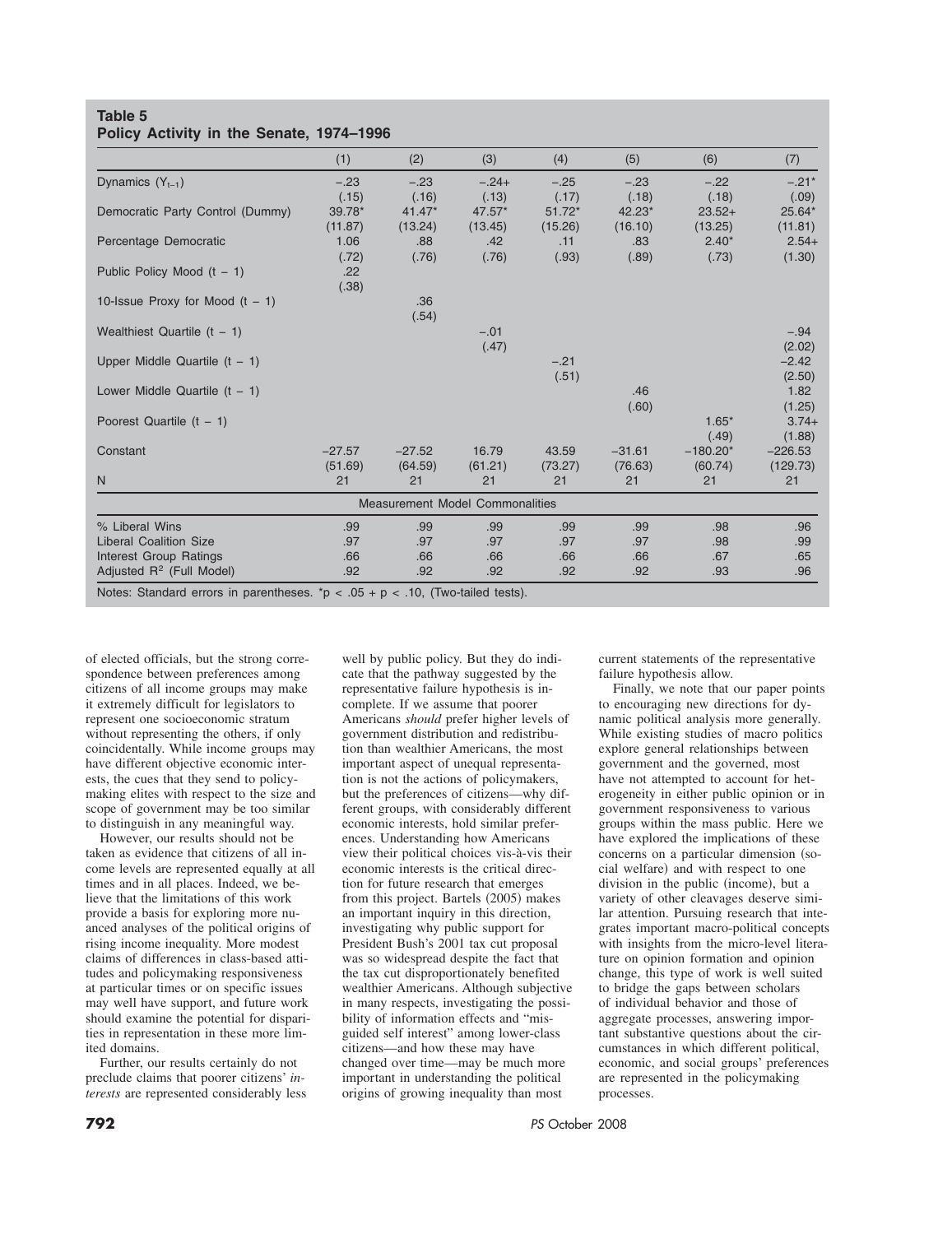#### **Notes**

\* Appendices and replication data are available at http://dvn.iq.harvard.edu/dvn/dv/jura.

1. Highton and Wolfinger  $(2001)$  find only minimal evidence that economically disadvantaged nonvoters are more likely to support conservative positions in violation of their own best interests, support political figures outside of the major party mainstream, or develop opinions on salient political issues. Likewise, Soroka and Wlezien (2008) find that policy preferences for many domestic policy issue domains do not differ systematically across income groups.

2. An eleventh question, dealing with preferences for government spending on space exploration, was also asked. It is omitted from this analysis because it did not load on a single factor of aggregate preferences with the other 10 questions. Questions related to homosexuality and abortion rights were also excluded for both empirical (they also do not load on a factor with the spending questions above) and substantive (we wish to focus this analysis directly on issues of government spending and social welfare) reasons.

3. These questions encompass issues that deal explicitly with the government's role in redistributing wealth (welfare, helping the conditions of blacks), issues that are powerfully but more indirectly associated with income inequality (public education, health care), and questions that seemingly have little directly to do with intervention in the market economy (environmental protection, foreign aid). We chose to include all of these questions for two reasons. First, empirically, responses to all of these questions fall on a single dimension: those who value more spending on welfare generally also value more spending to protect the environment. Secondly, our goal, much as with mood, is to measure the public's preferences for the broad direction  $(e.g.,)$ liberal or conservative) that the government should take in making policy, whether related directly to redistribution or other measures that affect how active the government is in taxation and intervening with free markets. Taken together, the range of these questions provide such a broad measure. However, restricting the following analyses to questions dealing explicitly with government redistribution matters little to the results.

4. Factor loadings for individual survey items in our GSS liberalism index and individual-level models of policy liberalism scores are available in Appendix B, available at http://dvn.iq.harvard.edu/dvn/dv/jura.

5. In addition to these dynamic findings, there is evidence that citizens across all quartiles arrange their preferences similarly on these issues. The factor structure of preferences on these issues is similar for each income quartile—the issues that load, and load most strongly, on the dominant factor, as well as the proportion of variance in issue preferences explained by this factor, is broadly consistent across income groups. Further, the political and demographic factors (e.g., race, gender, religion, education, partisanship) that predict individual preferences on this issue scale are also similar across income groups (see Appendices B and C at http://dvn.iq.harvard.edu/dvn/dv/jura).

6. Though much research concludes that partisan control of Congress is influential for policy outcomes in ways that may be exogenous to

public opinion (e.g., Cox and McCubbins 1993; Rohde 1991), the estimated effects of party control and composition in both the House and Senate that we report may suggest that our results understate the unequal effects of wealthy and less-wealthy citizens by ignoring electoral effects. Specifically, it may be that wealthier citizens, by virtue of their greater electoral participation, are disproportionately influential in determining election outcomes, and therefore party control of government. This would overrepresent wealthier Americans through elections, rather than a dynamic adjustment process. Though our data cannot directly address this possibility, the lengthy literature on turnout effects casts significant doubts on it. For example, Citrin, Schickler, and Sides (2003) find that large increases in voter participation would have little effect on most election outcomes in the United States and only rarely affect party control of government. This finding is consistent with most other turnout-effects research, which indicates that increased participation would produce at most, marginal shifts in the partisan composition of government (e.g., Brunell and DiNardo 2004; Martinez and Gill 2005). But to explore, at least indirectly, the possibility that the presence of electoral effects may directly affect representation of different social groups, and that models that control for electoral effects essentially mask this relationship, we re-estimated the models in this paper, omitting party control and composition variables. These models, like the full models, yield no evidence that patterns of responsiveness disproportionately represent one group's preferences over another's.

#### **References**

- APSA. 2004. *America in an Age of Rising Inequality*. Task Force on Inequality and American Democracy.
- http://apsanet.org/imgtest/taskforcereport.pdf. Bartels, Larry M. 2004. "Partisan Politics and
- Bartels, Larry M. 2004. "Partisan Politics and<br>the U.S. Income Distribution." Unpublished<br>manuscript. Princeton University.<br>www.princeton.edu/~bartels/income.pdf.<br>www.princetion.edu/~bartels/income.pdf.<br>ity and Public Poli manuscript. Princeton University. www.princeton.edu/~bartels/income.pdf.
- . 2005. "Homer Gets a Tax Cut: Inequality and Public Policy in the American Mind."
- $\frac{w}{\frac{1}{2}y}$ *Perspectives on Politics* 3 (March): 15–31. . 2006. "Is the Water Rising? Reflections on Inequality and American Democracy." *PS: Political Science and Politics* 40 (January):  $38 - 42.$
- Beck, Nathaniel. 1990. "Estimating Dynamic Models Using Kalman Filtering." *Political Analysis* 1: 121–56.
- Bennett, Steven, and David Resnick. 1990. "The Implications of Nonvoting for Democracy in the United States." *American Journal of Political Science* 34 (3): 771-802.
- Brandolini, Andrea, and Timothy M. Smeeding. 2006. "Patterns of Economic Inequality in Western Democracies: Some Facts on Levels and Trend." *PS: Political Science and Politics* 40 (January): 21–6.
- Brunell, Thomas L., and John DiNardo. 2004. "A Propensity Reweighting Approach to Simulating the Partisan Effects of Full Turnout in American Presidential Elections." *Political Analysis* 12 (1): 28-45.
- Canes-Wrone, Brandice, David Brady, and John Cogan. 2002. "Out of Step, Out of Office: Electoral Accountability and House Members' Voting." *American Political Science Review* 96 (1): 127-40.
- Citrin, Jack, Eric Schickler, and John Sides. 2003. "What if Everyone Voted? Simulating the Impact of Increased Turnout in Senate Elections." *American Journal of Political Science* 47 (1): 75–90.
- Cox, Gary W., and Mathew D. McCubbins. 1993. *Legislative Leviathan: Party Government in the House*. Berkeley: University of California Press.
- DeNardo, James. 1980. "Turnout and the Vote: The Joke's on the Democrats." *American Political Science Review 74 (2): 406-20.*
- Ellis, Christopher R., Joseph Daniel Ura, and Jenna Ashley-Robinson. 2006. The Dynamic Consequences of Nonvoting in American National Elections. *Political Research Quarterly* 59 (June): 227-33.
- Enns, Peter K., and Paul M. Kellstedt. 2007. "Policy Mood and Political Sophistication: Why Everybody Moves Mood." *British Journal of Political Science* 38 (3): 433-54.
- Erikson, Robert S., Michael B. MacKuen, and James A. Stimson. 2002. *The Macro Polity*. Cambridge: Cambridge University Press.
- Gant, Michael M., and William Lyons. 1993. "Democratic Theory, Nonvoting, and Public Policy: The 1987–88 Presidential Elections."

*American Politics Quarterly* 21 (2): 185–204.

- Gilens, Martin. 2005. "Public Opinion and Democratic Responsiveness: Who Gets What They Want from Government?" Presented at the annual meeting of the inequality working groups sponsored by the Russell Sage Foundation: Berkley, CA.
- Gottschalk, Peter, and Thomas M. Smeeding. 1997. "Cross-National Comparisons of Earnings and Income Inequality." *Journal of Economic Literature* 35 (June): 633-87.
- Hibbs, Douglas, Jr. 1977. "Political Parties and Macroeconomic Policies." *American Politi* $cal Science$  Review 71 (December): 1,467–87.
- Highton, Benjamin, and Raymond E. Wolfinger. 2001. "The Political Implications of Higher Turnout." *British Journal of Political Science* 31 (1): 179–223.
- Kelly, Nathan J. 2005. "Political Choice, Public Policy, and Distributional Outcomes." *American Journal of Political Science* 49 (4): 865–80.
- Martinez, Michael, and Jeff Gill. 2005. "The Effects of Turnout on Partisan Outcomes in U.S. Presidential Elections 1960–2000." *Journal of Politics* 67 (4): 1,248–74.
- Mayhew, David. 1974. *Congress: The Electoral Connection*. New Haven: Yale University Press.